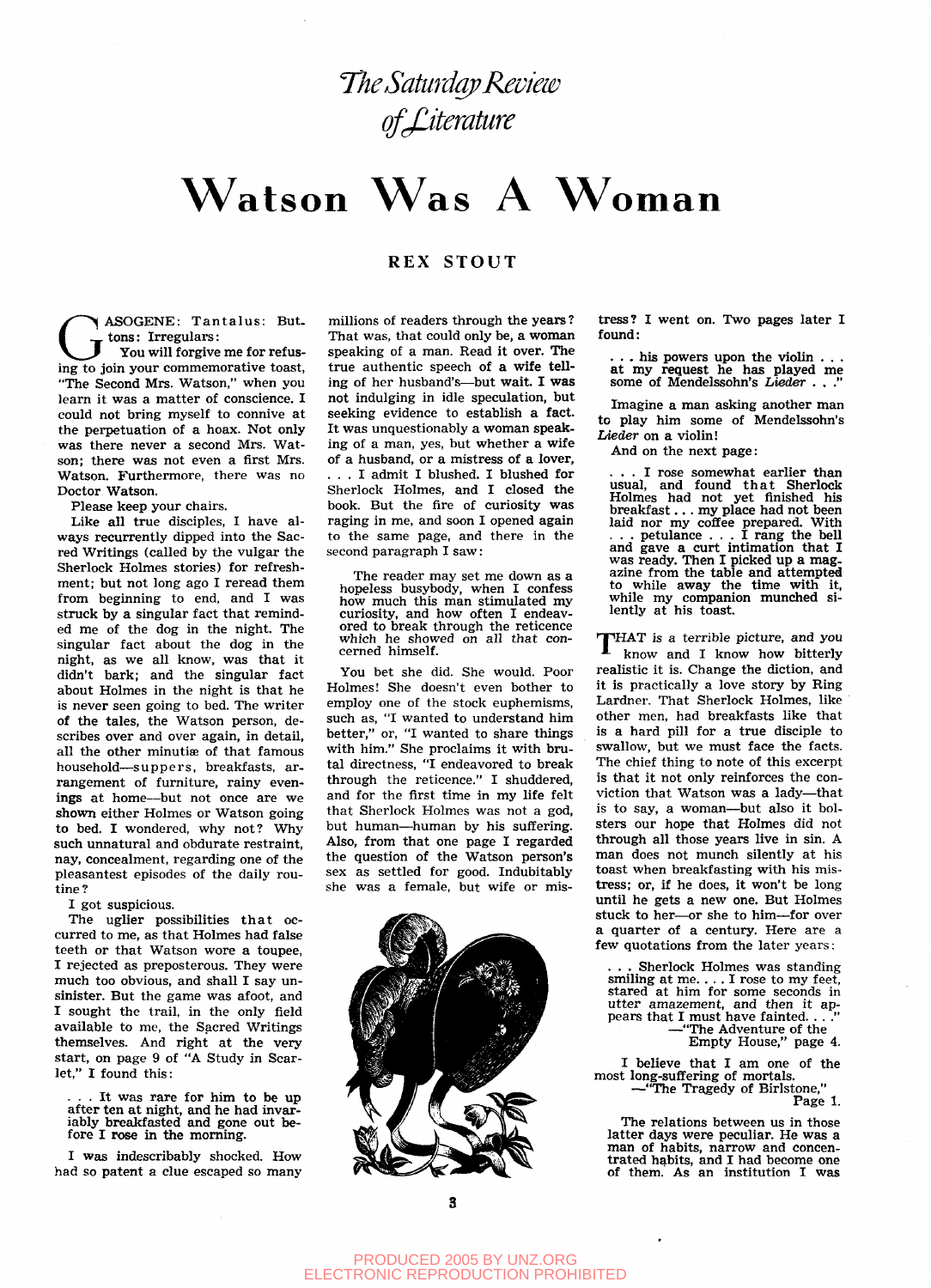like the violin, the shag tobacco, the old black pipe, the index books, and others perhaps less excusable. —"The Adventure of the

Creeping Man," page 1.

And we have been expected to believe that a man wrote those things! The frank and unconcerned admission that she fainted at sight of Holmes after an absence! "I am one of the most long-suffering of mortals"—the oldest uxorial cliche in the world; Aeschylus used it; no doubt cave-men gnashed their teeth at it! And the familiar pathetic plaint, "As an institution I was like the old black pipe!"

Yes, uxorial, for surely she was wife. And the old black pipe itself provides us with a clincher on that point. This comes from page 16 of "The Hound of the Baskervilles":

did not return to Baker Street until evening. It was nearly nine o'clock when I found myself in the sitting-room once more.

My first impression as I opened the door was that a fire had broken out, for the room was so filled with smoke that the light of the lamp upon the table was blurred by it. As I entered, however, my fears were set at rest, for it was the acrid fumes of strong coarse tobacco which took me by the throat and set me coughing. Through the haze I had a vague vision of Holmes in his dressing-gown coiled up in an armchair with his black clay pipe between his lips. Several rolls of paper lay around him.

"Caught cold, Watson?" said he. "No, it's this poisonous atmosphere."

"I suppose it *is* pretty thick, now that you mention it."

"Thick! It is intolerable!" "Open the window, then!"

I say husband and wife. Could anyone alive doubt it after reading that painful banal scene? Is there any need to pile on the evidence?

For a last-ditch skeptic there is more evidence, much more. The efforts to break Holmes of the cocaine habit, mentioned in various places in the Sacred Writings, display a typical reformist wife in action, especially the final gloating over her success. A more complicated, but no less conclusive, piece of evidence is the strange, the astounding recital of Holmes's famous disappearance, in "The Final Problem," and the reasons given therefor in a later tale, "The Adventure of the Empty House." It is incredible that this monstrous deception was not long ago exposed.

Holmes and Watson had together wandered up the valley of the Rhone, branched off at Leuk, made their way over the Gemmi Pass, and gone on, by way of Interlaken, to Meiringen. Near that village, as they were walking along a narrow trail high above a tremendous abyss, Watson was maneuvered back to the hotel by a



## Features

PAGE WATSON WAS A WOMAN By Rex Stout 3

How WILL YOU FEEL, ADOLF? A Poem by Robert Nathan................ 8

RECORDS OP A VANISHED WAY OF LIFE By Carl Purington Rollins...............15

#### **Reviews**

THE BATTLE FOR ASIA By Edgar Snow

*Reviewed by Miles Vaughn* 5

WALES ENGLAND WED By Ernest Rhys

*Reviewed by R. Ellis Roberts...................* 6

ROBESPIERRE AND THE FOURTH ESTATE By Ralph Korngold

*Reviewed by John M. S. Allison............* 6

THE HERITAGE OF HATCHER IDE By Booth Tarkington

*Reviewed by John P. Marquand...........* 7

SHARECROPPERS ALL

By Arthur Raper and Ira De A. Reid *Reviewed by Jonathan Daniels*.............10

WEST TO NORTH

By Compton Mackenzie

*Reviewed by George Dangerfield*...........11

THE DARK GODS

By Sarah Gertrude Millln *Reviewed by Charles David Abbott......11* 

A HISTORY OF FRENCH COMMERCIAL POLICIES

By Frank Arnold Haight *Reviewed by Robert Strausz-Hup^* 18

THE UNITED STATES AND JAPAN'S NEW ORDER

By William C. Johnstone *Reviewed by T. A. Bisson...........................18* 

CHRISTIANITY: AN ENQUIRY INTO ITS

NATURE AND 'IRUTH By Harris Franklin Rail

*Reviewed by George N. Shuster..............19* 

#### **Departments**

THE SATURDAY REVIEW OF LITERATURE, published seekly by the Saturday Review Company, Inc., 420 Madison Avenue, New York, N. Y. Harrison Smith, President; James Nelson, Vice-President and Treasurer; Amy Loveman, 34 a year; \$

fake message. Learning that the message was a fake, she (he) flew back to their trail, and found that Holmes was gone. No Holmes. All that was left of him was a polite and regretful note of farewell, there on a rock with his cigarette case for a paperweight, saying that Professor Moriarty had arrived and was about to push him into the abyss.

That in itself was rather corny. But go on to "The Adventure of the Empty House." Three years have passed. Sherlock Holmes has suddenly and unexpectedly reappeared in London, causing the Watson person to collapse in a faint. His explanation of his long absence is fantastic. He says that he had grappled with Professor Moriarty on the narrow trail and tossed him into the chasm; that, in order to deal at better advantage with the dangerous Sebastian Moran, he had decided to make it appear that he too had toppled over the cliff; that, so as to leave no returning footprints on the narrow trail, he had attempted to scale the upper cliff, and, while he was doing so, Sebastian Moran himself had appeared up above and thrown rocks at him; that by herculean efforts he had eluded Moran and escaped over the mountains; that for three years he had wandered around Persia and Tibet and France, communicating with no one but his brother Mycroft, so that Sebastian Moran would think he **was** dead. *Though by his oum accoimt Moran knew, must have known, that he had got away!* 

That is what Watson says that Holmes told her (him). It is simply gibberish, below the level even of a village half-wit. It is impossible to suppose that Sherlock Holmes ever dreamed of imposing on any sane person with an explanation like that; it is impossible to believe that he would insult his own intelligence by offering such an explanation even to an idiot. I deny that he ever did. I believe that all he said, after Watson recovered from the faint, was this, "My dear, I am willing to try it again," for he was a courteous man. And it was Watson, who, attempting to cook up an explanation, made such a terrible hash of it.

THEN who was this person whose<br>nom de plume was "Doctor Watnom de plume was "Doctor Watson?" Where did she come from? What was she like? What was her name before she snared Holmes?

Let us see what we can do about the name, by methods that Holmes himself might have used. It was Watson who wrote the immortal tales, therefore if she left a record of her name anywhere it must have been in the tales themselves. But what we *{Continued on page* 16)

*TTieSaturdapRamo*